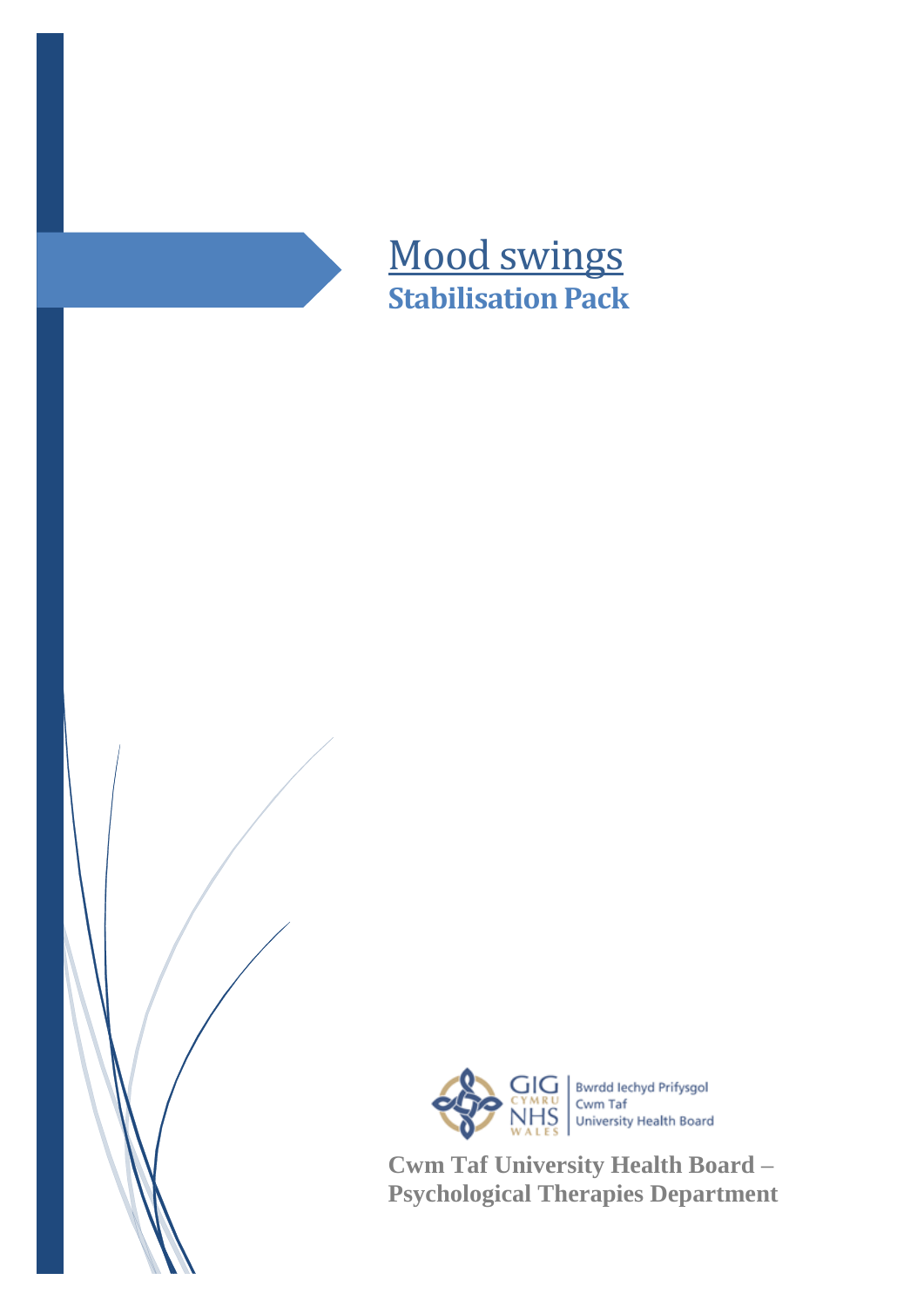Mood swings

# Mood swings

# What is mood?

We are always in one type of mood or another, every moment of the day, even if we are not aware of it all the time. We often describe moods as simply 'good' or 'bad', although all of us have a whole range of moods in between.

Lots of things influence our mood and it changes throughout the day. Mood changes can become distressing when they are extreme or intense and when they change suddenly for no apparent reason. This can sometimes feel out of control, frightening and unsafe. Sometimes people have such extreme moods that they may need hospital admission and support from health staff.

Some people develop unusual beliefs when they are 'high', perhaps that they are a great leader or are about to make an important scientific discovery. Some people swing between different extremes, such as feeling sad to feeling very angry. Some people have changes in mood for days or weeks at a time whereas for others there may be changes within the same day or a few hours. Some people talk about 'mixed states' in which they feel sad and happy at the same time.

There is no clear cut-off between the ups and downs that all of us experience, and states of mind that may be diagnosed as 'bipolar disorder.' In fact, some people enjoy the energy and creativity of their 'high' moods and feel that the lows are a price worth paying for them. A recent report by the British Psychological Society recommended that people should be able to decide for themselves whether they prefer to see their mood swings as an illness, or just as part of who they are (see resource list.) Whichever way you choose to look at it, it may be useful to think more about how you can manage your moods and what may be causing them to change so rapidly.

Changes in moods are often more intense and dramatic when people have faced difficult experiences in their life. If early relationships were insecure, we may not have had the opportunity to learn how to manage or regulate emotions, and keeping feelings in balance may be very difficult. In addition, trauma is common in the lives of people who have mood swings. If this is true for you, you may wish to talk to a GP or mental health worker about doing trauma processing work at some point.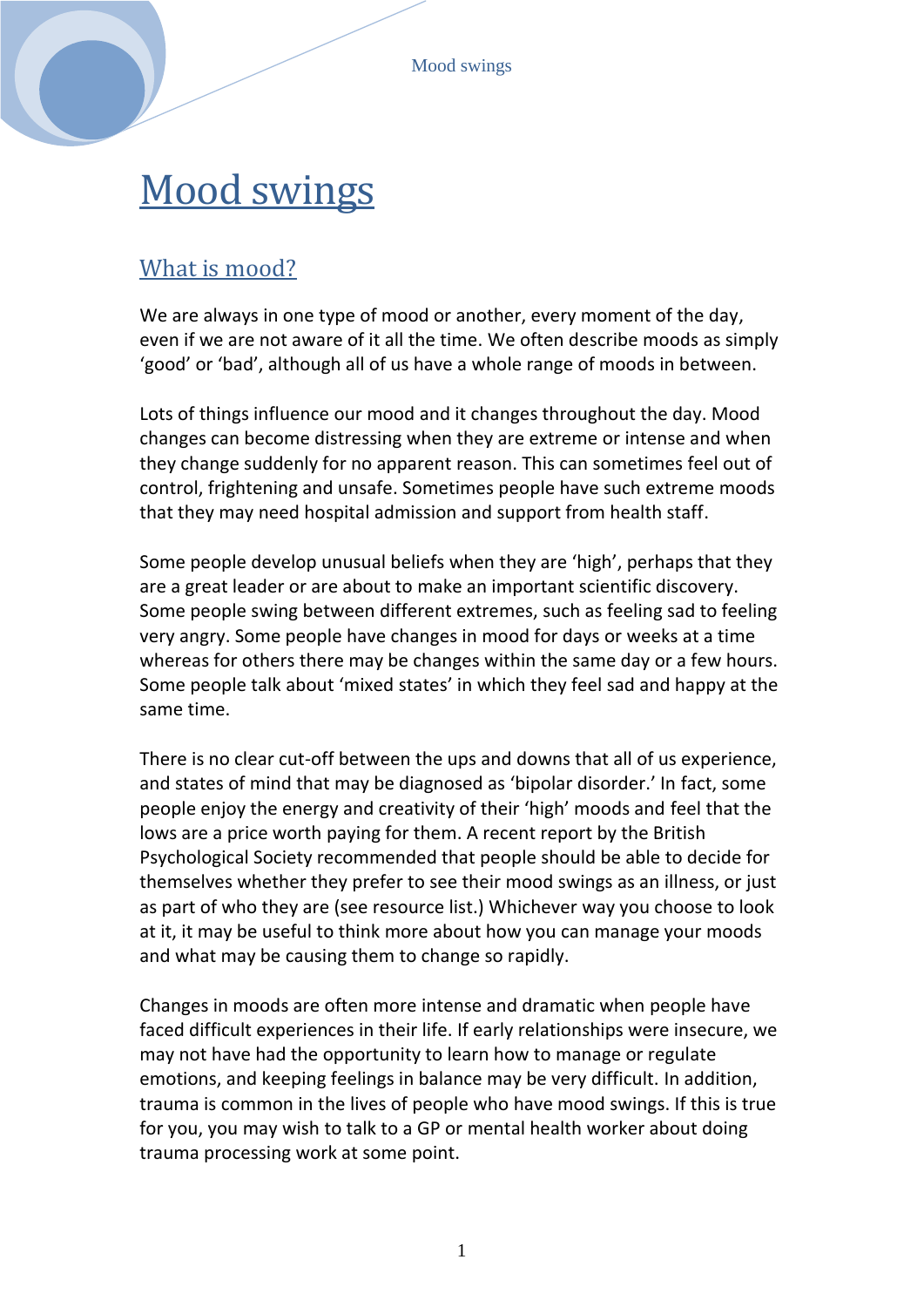#### **How many different mood states do we have?**

The man below might think he only has two main moods, but with some questioning he might start to think about other mood states that are not so obvious.



The fact is that we have many different mood states - it is just that some feel more extreme than others. We then forget to notice the ones where we 'don't feel much'. Care plans may focus on the more extreme states so we don't get the chance to explore the ones in between.

#### **Accepting different moods**

Some of our moods may be less acceptable to us than others and may link to events in our lives, such as trauma experiences. When we are younger we learn a lot about what types of mood and feeling are OK to express. For example, if a child grows up in a family where sad feelings are ignored or punished, they may find it very hard to allow themselves to have these feelings as an adult.

## **Controlling mood and internal experiences**

We are always trying to control our mood to some extent. Often we are trying to match it up with the goal or task we are working towards. For example, if we want to get a good night's sleep, we may try to calm ourselves by having a hot drink, putting on comfy nightclothes, and reading in bed. These responses depend on the meaning the mood has to us. An extreme mood may lead us to respond in extreme ways.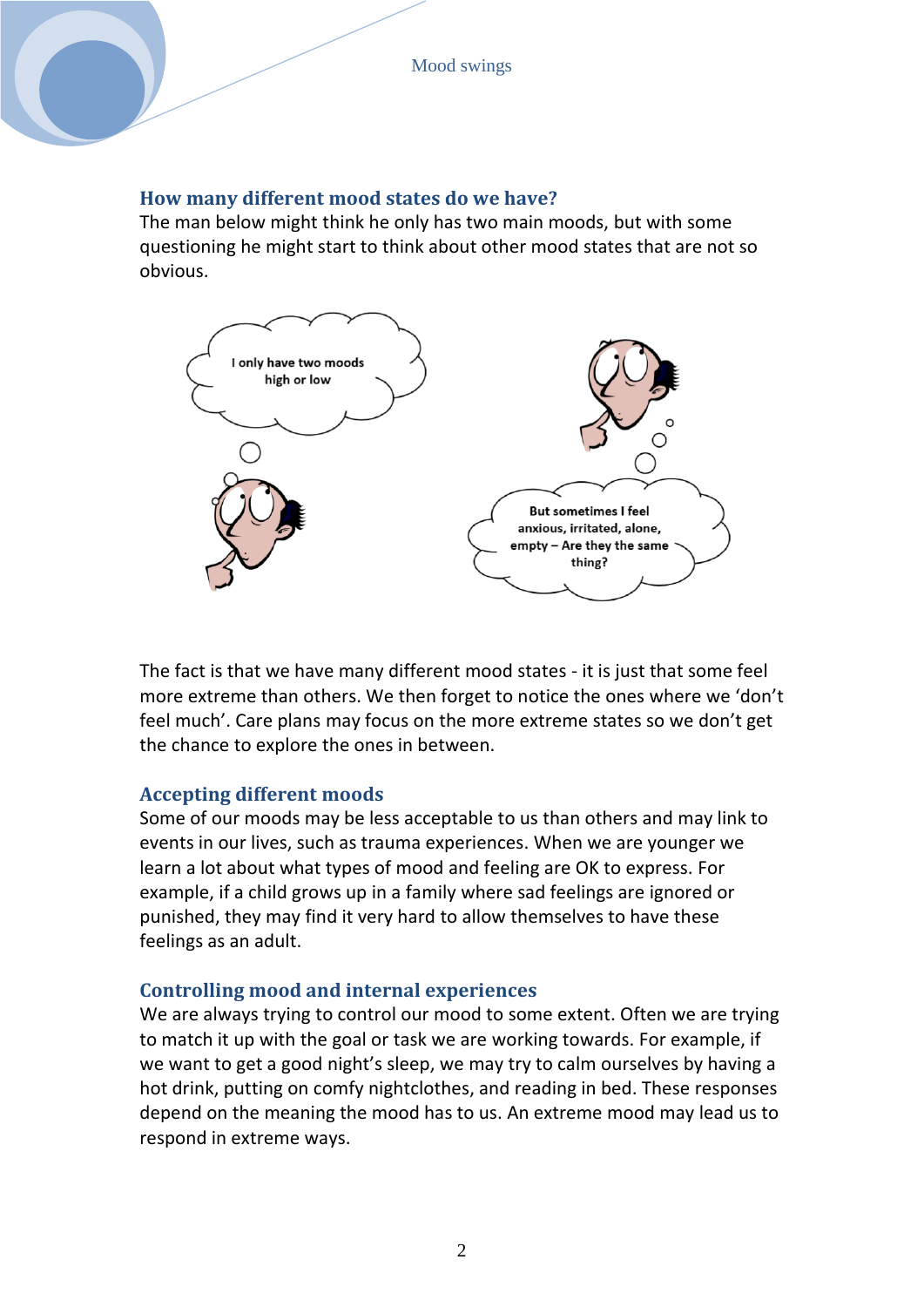# **Exercise: noticing moods**

This exercise helps you to think about your internal experience and the ways in which you try to control it.

Think of your body temperature right now - how warm or cold you are. Is it too high or too low or just right? Now think about what you can do to alter that temperature. We do it all the time without thinking. If we are too hot we may open a window or take off a jumper. If too cold we might turn up the heating. These actions are all designed to control your internal experience of body temperature.

This principle also applies to controlling our moods.

#### **What makes up a mood?**

Moods are made up of physical experiences, emotions, thoughts and behaviours. It is useful to find out as much as possible about the moods you have, especially the ones that may cause you problems. This is the first step to helping with managing your moods. Pay as much attention to the less obvious mood states – 'empty', 'numb' and 'normal'- when nothing much seems to be happening, as to the more extreme and intense states – 'hyper', 'manic' or 'down in the dumps'. Notice the words you use. These might be common ones like 'happy', 'sad' or 'anxious'. At other times they might be less common, 'going haywire', 'dark' or 'frozen'.

Here is an exercise to see if we can get a good description of the mood state you are in right now. An example is given below:

**Exercise: Naming and Describing Mood. What name could you give to the mood you are in right now?**  Sadness

**If you can't think of a name, can you give it a colour?** Blue

**What clues is your body giving you that you are in this type of mood? (Any pain, stiffness, emptiness, sweating, shaking, etc)** Feeling tired, lethargic, lacking in energy

**What types of thoughts go with this mood? (fast, slow, bad/good memories, self critical/blaming, etc)** 

Lack of motivation, guilt, feeling useless and helpless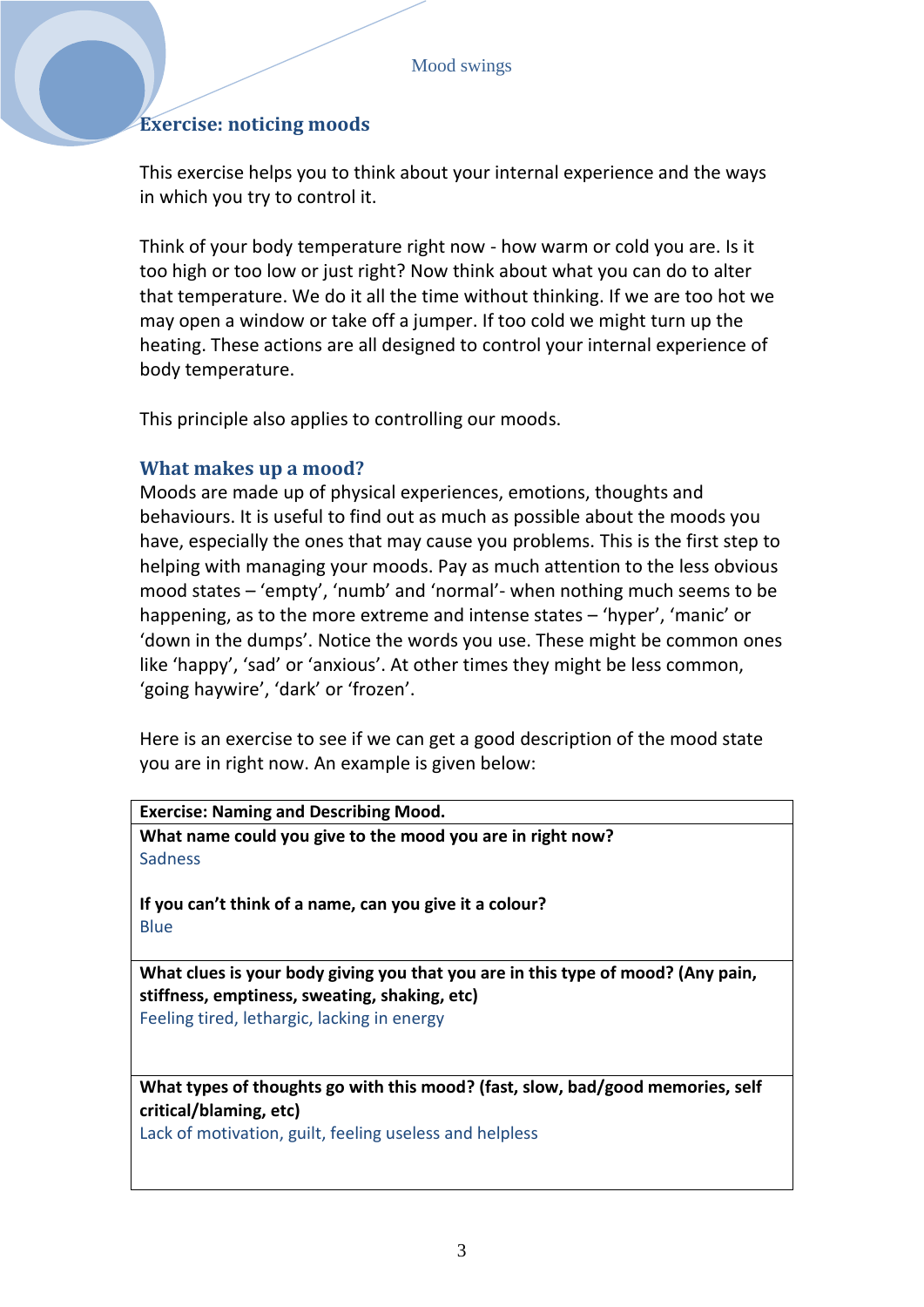**What do you tend to do when you are in this mood? (stay in, eat more, do something creative, etc)** Stay in bed all day, eat a lot less, avoid answering the telephone

## **Are some moods better than others?**

All moods have helpful and unhelpful aspects. Often the more extreme mood states lead to more extreme responses, and people may say things like 'I can't cope with being sad even for a short while'.

It is impossible for us not to feel sad from time to time, so this reaction could be a problem. It might lead someone to use drugs or alcohol or other unhelpful ways of coping.

# Mood swings

The views we have about our moods will affect how we react to them. For example, if we believe that an energetic mood makes us more popular and successful, we will try to feel that way more often. We may then start swinging between feeling 'high', excited, and on top of the world at one moment, to feeling sad, ashamed, and hopeless the next. In a high mood, people may behave in way that feels good at the time, but later they may regret overspending, going out more, using alcohol or having more sexual partners.

Sometimes changes in mood may be your mind's creative way of solving a problem. If you usually feel bad or worthless, it may be comforting to believe that you are someone very important. If you have painful memories that you do not know how to deal with, a high mood may be a welcome escape. This doesn't mean that you choose to feel 'high' – but it may serve a useful purpose at some level. However, this solution doesn't last, and if underlying issues are not dealt with, you may fall back into despair and hopelessness again.

## **What triggers mood changes?**

Changes in feelings often have a trigger and often we don't know what that is or where the next one will come from. Possible external triggers are events such as leaving home, starting college, having children, ending relationships and so on. Our memories, thoughts or judgements may also be triggers,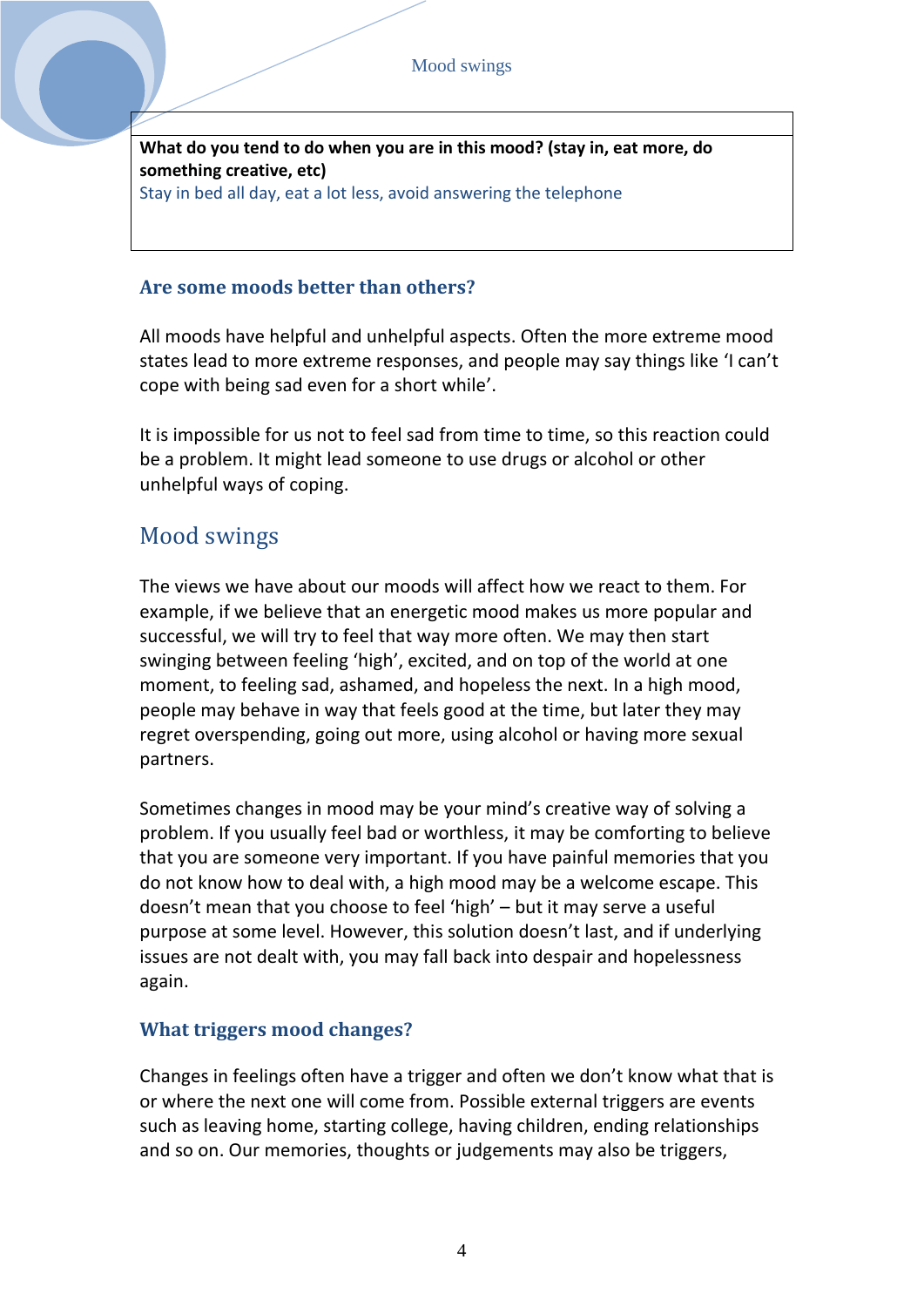particularly if we are reminded of events or situations that are distressing or difficult.

# **What you can do to help manage moods?**

## 1. Looking after yourself and your basic needs

Making sure you are getting enough sleep is particularly important, as lack of sleep can trigger mood swings in some people. It is also important to eat well and generally look after yourself and keep to your routines. Drugs or alcohol ay be triggers for you.

## 2. Get a better understanding of your moods by plotting them on a scale

Understanding mood is an important starting point towards better management. If you can identify and describe your mood states and plot them out, you may be able to find some patterns. For example, above we have identified the mood 'blue' so now we can plot it in a continuum. A continuum is developed by taking the two most opposite and extreme mood states a person has experienced and putting them on a scale of 0-100. These extremes are often the 'lowest ever mood' and the 'highest ever mood'. Our job is to identify all those that go between.



For this person the mood, 'blue' falls into a range of between 20-30. We can find more mood states that fit on the continuum by going through the naming and describing mood exercise again with a different mood state - name a new one, describe it and plot it on the continuum. Keep doing this until you have identified some of the most prominent mood states you have. After a couple of goes it might start to look like the one below.